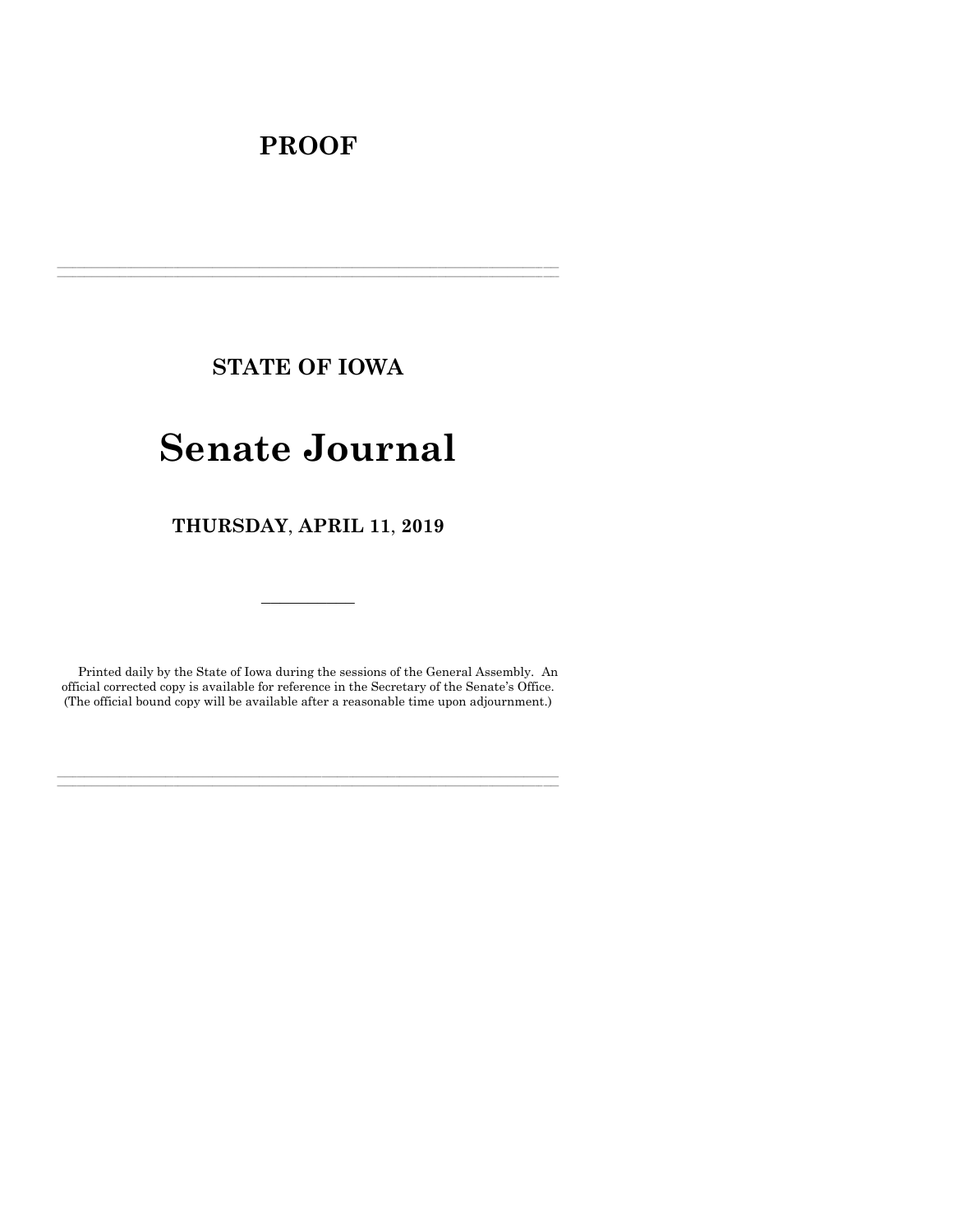## **JOURNAL OF THE SENATE**

 $\overline{\phantom{a}}$ 

EIGHTY-EIGHTH CALENDAR DAY FIFTY-SECOND SESSION DAY

Senate Chamber Des Moines, Iowa, Thursday, April 11, 2019

The Senate met in regular session at 9:00 a.m., President Schneider presiding.

Prayer was sung by Senate Page Brooklyn Price of Winterset, Iowa.

#### PLEDGE OF ALLEGIANCE

The Pledge of Allegiance was led by Senate Page Ellie Reece.

The Journal of Wednesday, April 10, 2019, was approved.

#### HOUSE MESSAGES RECEIVED AND CONSIDERED

The following messages were received from the Chief Clerk of the House:

MR. PRESIDENT: I am directed to inform your honorable body that the House has on April 10, 2019, **passed** the following bills in which the concurrence of the House was asked:

**[Senate File 341](https://www.legis.iowa.gov/legislation/BillBook?ga=88&ba=SF341)**, a bill for an act relating to assistance animals and service animals in housing, service animals and service-animalsin-training in public accommodations, and misrepresentation of an animal as a service animal or a service-animal-in-training, providing penalties, and including effective date and applicability provisions.

**[Senate File 402](https://www.legis.iowa.gov/legislation/BillBook?ga=88&ba=SF402)**, a bill for an act providing for the good-faith submission of information, records, applications, and documents to the credit union division.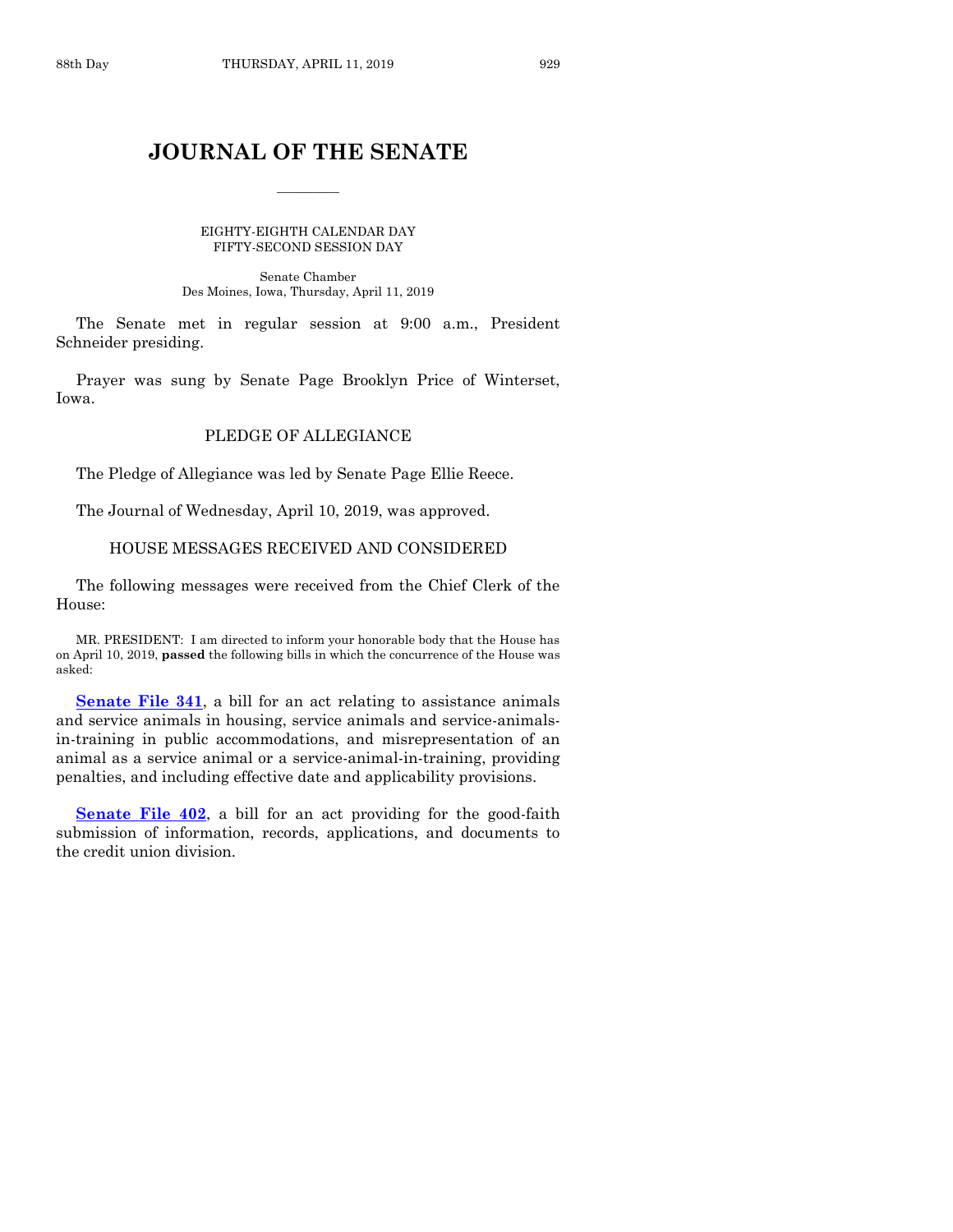**[Senate File 403](https://www.legis.iowa.gov/legislation/BillBook?ga=88&ba=SF403)**, a bill for an act relating to the subpoena powers of the superintendent of credit unions, and making penalties applicable.

**[Senate File 506](https://www.legis.iowa.gov/legislation/BillBook?ga=88&ba=SF506)**, a bill for an act relating to procedural requirements for the merger of state credit unions.

ALSO: That the House has on April 10, 2019, **amended and passed** the following bill in which the concurrence of the Senate is asked:

**[Senate File 346](https://www.legis.iowa.gov/legislation/BillBook?ga=88&ba=SF346)**, a bill for an act creating the criminal offense of female genital mutilation and providing penalties. (S–[3155\)](https://www.legis.iowa.gov/legislation/BillBook?ga=88&ba=S3155)

ALSO: That the House has on April 10, 2019, **passed** the following bill in which the concurrence of the Senate is asked:

**[House File 421](https://www.legis.iowa.gov/legislation/BillBook?ga=88&ba=HF421)**, a bill for an act relating to institutions under the control of the department of human services, including providing for the transfer of dangerous persons with mental illness from a hospital for persons with mental illness to the Iowa medical and classification center.

Read first time and attached to **similar [Senate File 338](https://www.legis.iowa.gov/legislation/BillBook?ga=88&ba=SF338)**.

## BILLS REFERRED TO UNFINISHED BUSINESS CALENDAR

Senator Whitver asked and received unanimous consent that the following House Files be referred from the Regular Calendar to the Unfinished Business Calendar:

| HF 223        | HF 595        |
|---------------|---------------|
| HF 224        | HF 598        |
| HF 263        | HF 599        |
| <b>HF 265</b> | <b>HF 604</b> |
| HF 289        | <b>HF 606</b> |
| HF 291        | <b>HF 634</b> |
| HF 292        | <b>HF 637</b> |
| <b>HF 303</b> | HF 642        |
| <b>HF 304</b> | HF 643        |
| <b>HF 311</b> | HF 659        |
| <b>HF 325</b> | HF 685        |
| <b>HF 387</b> | HF 689        |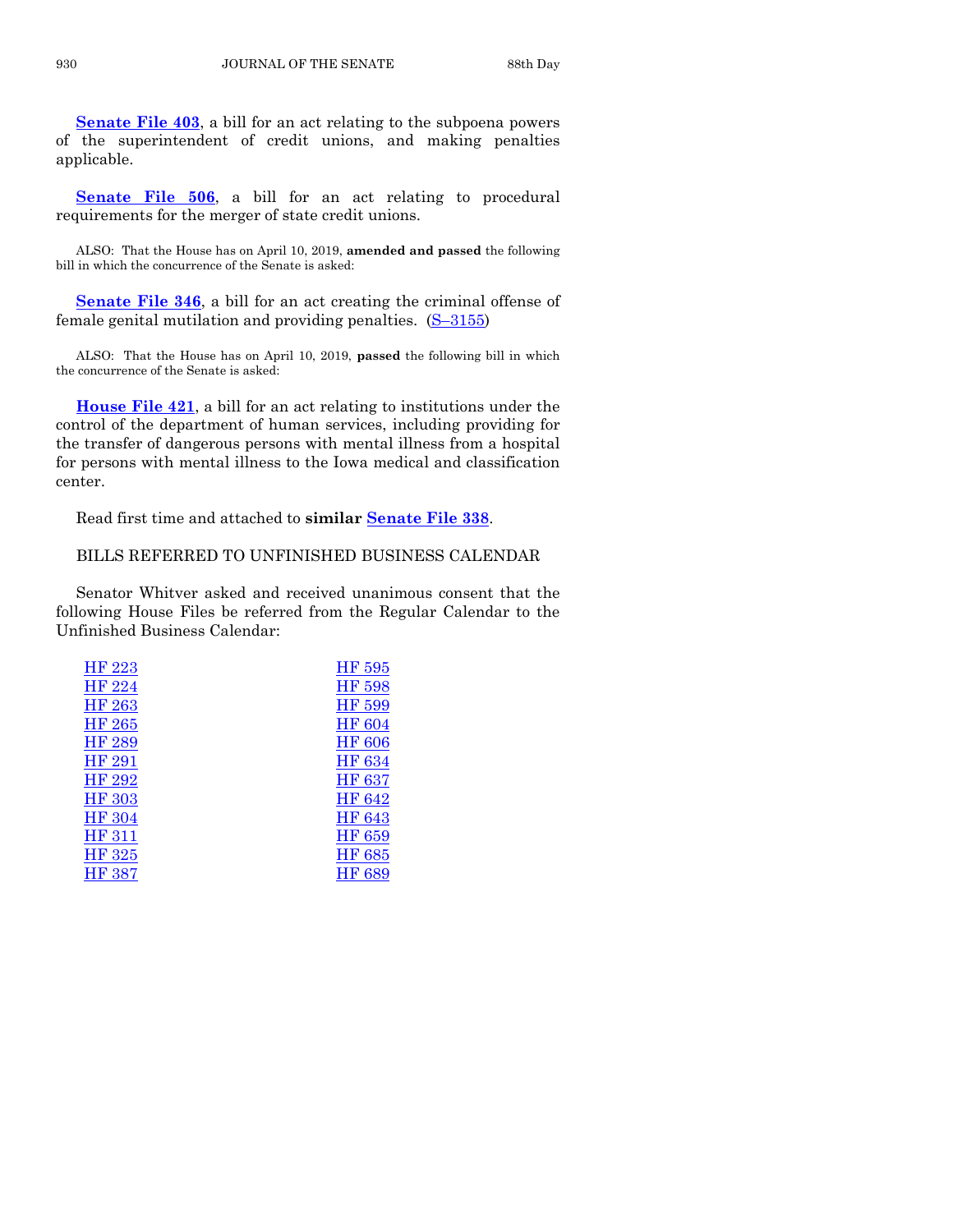| <b>HF 389</b> | <b>HF 691</b> |
|---------------|---------------|
| HF 422        | <b>HF 692</b> |
| <b>HF 485</b> | <b>HF 694</b> |
| <b>HF 486</b> | <b>HF 707</b> |
| HF 516        | <b>HF 709</b> |
| HF 531        | <b>HF 719</b> |
| HF 532        | <b>HF 732</b> |
| <b>HF 566</b> | <b>HF 737</b> |
| <b>HF 570</b> | <b>HF 743</b> |
| HF 590        |               |

The Senate stood at ease at 9:10 a.m. until the fall of the gavel for the purpose of party caucuses.

The Senate resumed session at 10:46 a.m., President Schneider presiding.

## LEAVE OF ABSENCE

Leave of absence was granted as follows:

Senator Brown, until he arrives, on request of Senator Whitver.

## CONFIRMATION OF GOVERNOR'S APPOINTMENTS

In accordance with Senate Rule 59, Senator Whitver called up the following eligible appointees on the En Bloc Confirmation Calendar:

Kathleen Stoppelmoor, Electrical Examining Board

Richard Arnold, State Transportation Commission

Senator Whitver moved that the foregoing appointees be confirmed by the Senate.

On the question "Shall the appointees be confirmed?" the vote was:

Yeas, 49:

Behn Bisignano Bolkcom Boulton<br>Breitbach Carlin Celsi Chapma Costello Cournoyer Dawson Dotzler Edler Feenstra Garrett

Chapman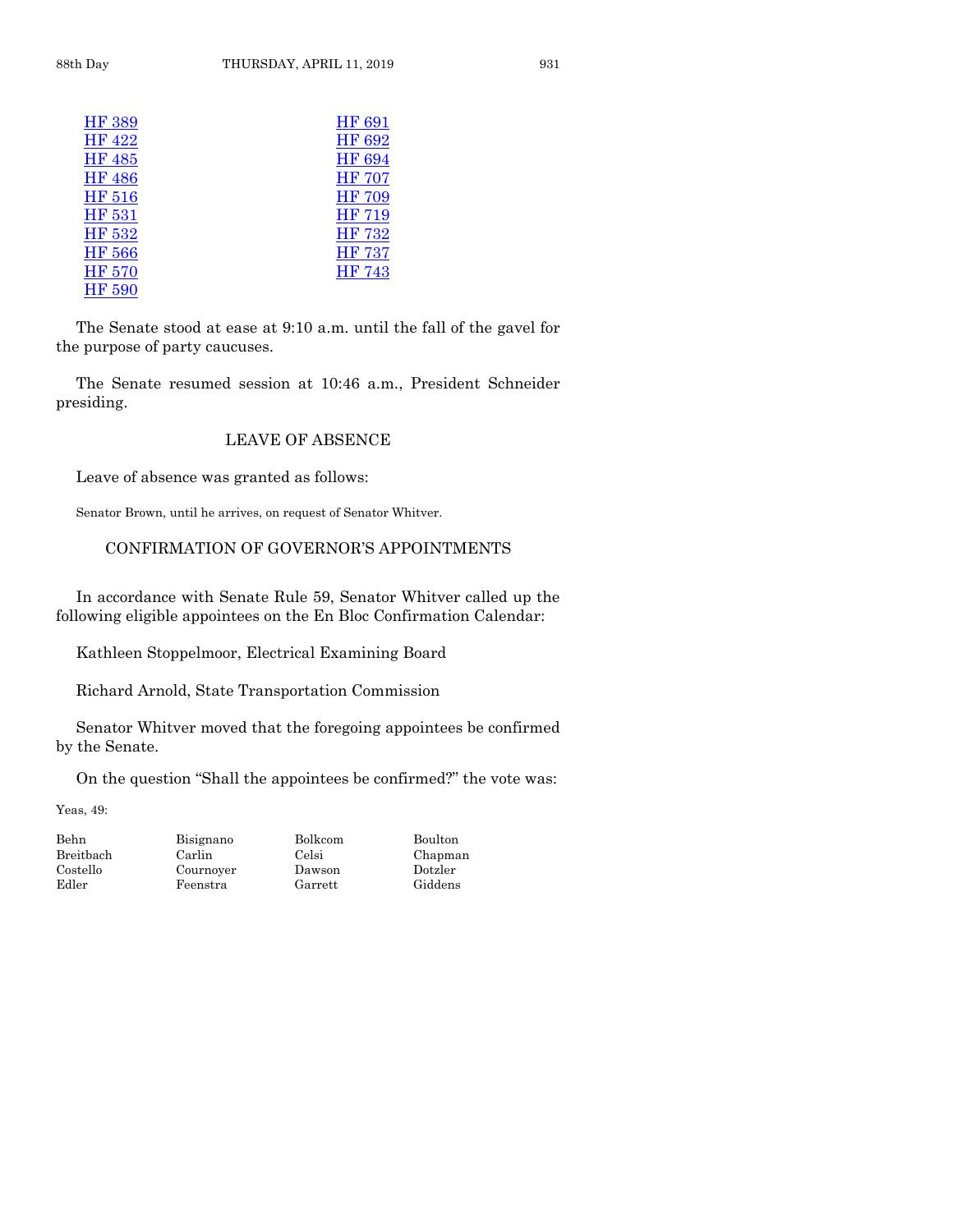| Greene       | Guth      | Hogg       | Jochum     |
|--------------|-----------|------------|------------|
| Johnson      | Kapucian  | Kinney     | Koelker    |
| Kraayenbrink | Lofgren   | Lykam      | Mathis     |
| Miller-Meeks | Nunn      | Petersen   | Quirmbach  |
| Ragan        | Rozenboom | Schneider  | Schultz    |
| Segebart     | Shipley   | Sinclair   | Smith, J.  |
| Smith, R.    | Sweeney   | Taylor, R. | Taylor, T. |
| Wahls        | Whiting   | Whitver    | Zaun       |
| Zumbach      |           |            |            |

Absent, 1:

Brown

The appointees, having received a two-thirds vote, were declared to have been confirmed by the Senate.

## CONFIRMATION OF GOVERNOR'S APPOINTMENTS (Individual Confirmation Calendar)

Senator Whitver called up the appointment of Kraig Paulsen as Director of Revenue, placed on the Individual Confirmation Calendar on April 2, 2019, found on page 843 of the Senate Journal.

Senator Feenstra moved that the foregoing appointment be confirmed by the Senate.

On the question "Shall the appointee be confirmed?" the vote was:

Yeas, 49:

| Behn         | Bolkcom<br>Bisignano |            | Boulton    |
|--------------|----------------------|------------|------------|
| Breitbach    | Carlin               | Celsi      | Chapman    |
| Costello     | Cournover            | Dawson     | Dotzler    |
| Edler        | Feenstra             | Garrett    | Giddens    |
| Greene       | Guth                 | Hogg       | Jochum     |
| Johnson      | Kapucian             | Kinney     | Koelker    |
| Kraayenbrink | Lofgren              | Lykam      | Mathis     |
| Miller-Meeks | Nunn                 | Petersen   | Quirmbach  |
| Ragan        | Rozenboom            | Schneider  | Schultz    |
| Segebart     | Shipley              | Sinclair   | Smith, J.  |
| Smith, R.    | Sweeney              | Taylor, R. | Taylor, T. |
| Wahls        | Whiting              | Whitver    | Zaun       |
| Zumbach      |                      |            |            |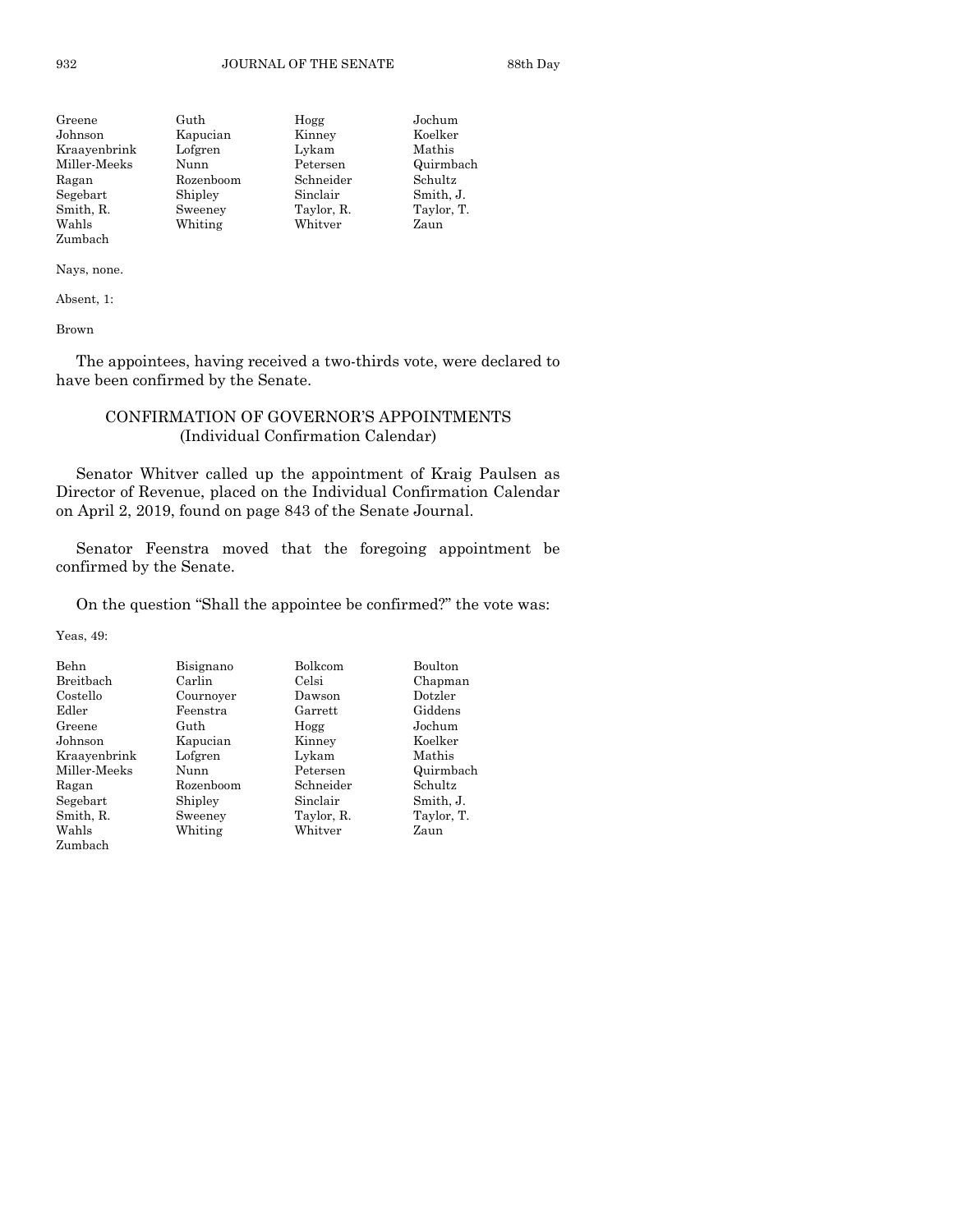Absent, 1:

Brown

The appointee, having received a two-thirds vote, was declared to have been confirmed by the Senate.

Senator Whitver called up the appointment of Mark DeJong as a member of the Board of Corrections, placed on the Individual Confirmation Calendar on April 8, 2019, found on page 892 of the Senate Journal.

Senator Sinclair moved that the foregoing appointment be confirmed by the Senate.

On the question "Shall the appointee be confirmed?" the vote was:

Yeas, 49:

| <b>Behn</b><br><b>Breithach</b> | Bisignano<br>Carlin | Bolkcom<br>Celsi | <b>Boulton</b><br>Chapman |
|---------------------------------|---------------------|------------------|---------------------------|
|                                 |                     |                  |                           |
| Costello                        | Cournover           | Dawson           | Dotzler                   |
| Edler                           | Feenstra            | Garrett          | Giddens                   |
| Greene                          | Guth                | Hogg             | Jochum                    |
| Johnson                         | Kapucian            | Kinney           | Koelker                   |
| Kraayenbrink                    | Lofgren             | Lykam            | Mathis                    |
| Miller Meeks                    | Nunn                | Petersen         | Quirmbach                 |
| Ragan                           | Rozenboom           | Schneider        | Schultz                   |
| Segebart                        | Shipley             | Sinclair         | Smith, J.                 |
| Smith, R.                       | Sweeney             | Taylor, R.       | Taylor, T.                |
| Wahls                           | Whiting             | Whitver          | Zaun                      |
| Zumbach                         |                     |                  |                           |

Nays, none.

Absent, 1:

Brown

The appointee, having received a two-thirds vote, was declared to have been confirmed by the Senate.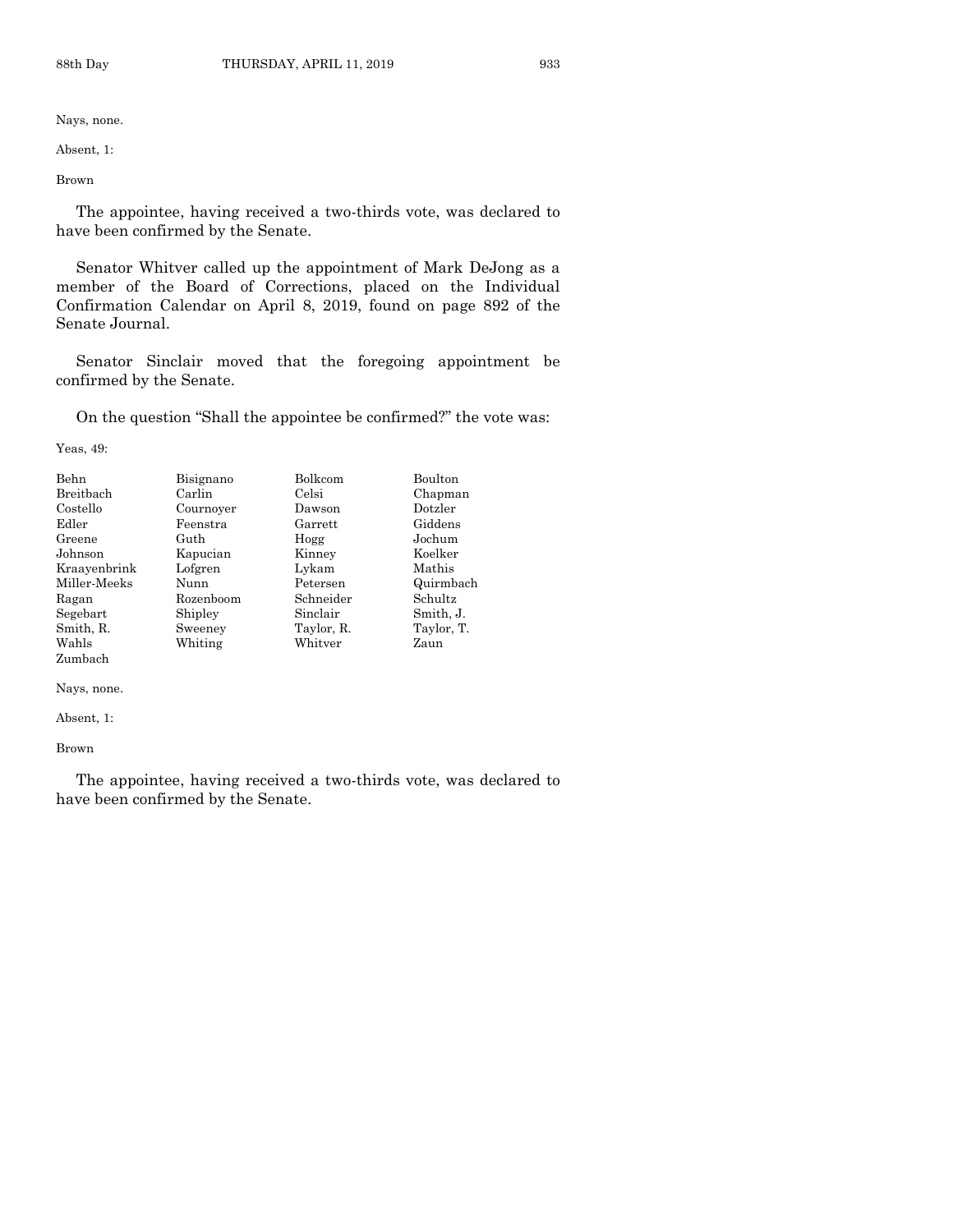Senator Whitver called up the appointment of Beth Townsend as Director of Workforce Development, placed on the Individual Confirmation Calendar on March 25, 2019, found on page 730 of the Senate Journal.

Senator Schultz moved that the foregoing appointment be confirmed by the Senate.

On the question "Shall the appointee be confirmed?" the vote was:

Yeas, 43:

| Behn        | <b>Bolkcom</b><br>Bisignano |              | Breithach |
|-------------|-----------------------------|--------------|-----------|
| Carlin      | Chapman                     | Costello     | Cournoyer |
| Dawson      | Dotzler                     | Edler        | Feenstra  |
| Garrett     | Giddens                     | Greene       | Guth      |
| Hogg        | Jochum                      | Johnson      | Kapucian  |
| Kinney      | Koelker                     | Kraayenbrink | Lofgren   |
| Lykam       | Mathis                      | Miller-Meeks | Nunn      |
| Quirmbach   | Ragan                       | Rozenboom    | Schneider |
| Schultz     | Segebart                    | Shipley      | Sinclair  |
| Smith, R.   | Sweeney                     | Wahls        | Whiting   |
| Whitver     | Zaun                        | Zumbach      |           |
| Nays, $6$ : |                             |              |           |
| Boulton     | Celsi                       | Petersen     | Smith, J. |
| Taylor, R.  | Taylor, T.                  |              |           |

Absent, 1:

Brown

The appointee, having received a two-thirds vote, was declared to have been confirmed by the Senate.

## CONSIDERATION OF BILLS (Unfinished Business Calendar)

Senator Whitver asked and received unanimous consent to take up for consideration Senate Files 268 and 565.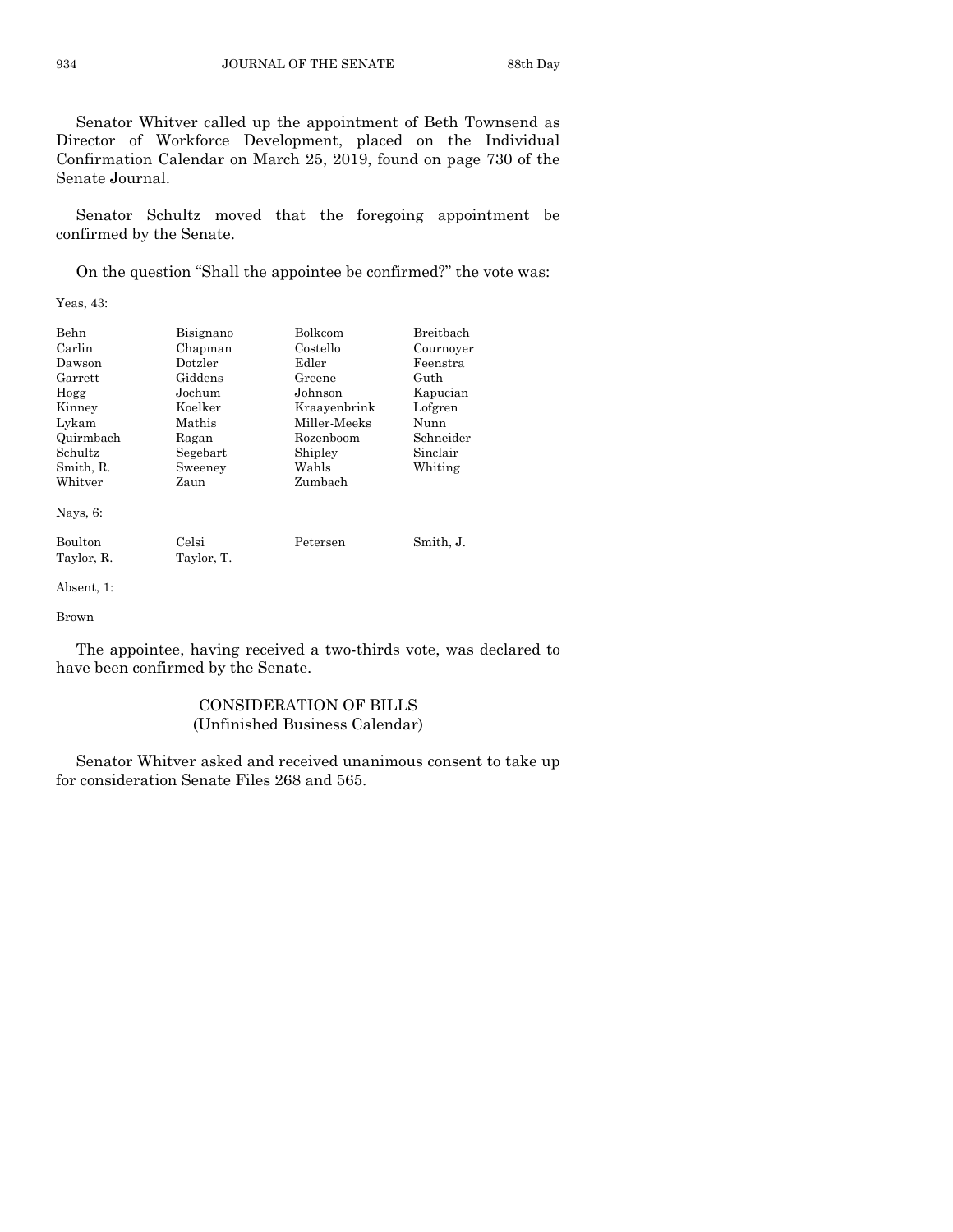#### **[Senate File 268](https://www.legis.iowa.gov/legislation/BillBook?ga=88&ba=SF268)**

On motion of Senator Shipley, **[Senate File 268](https://www.legis.iowa.gov/legislation/BillBook?ga=88&ba=SF268)**, a bill for an act increasing the required amount for a surety bond necessary for the issuance of a travel trailer dealer's license, and including applicability provisions, placed on the Unfinished Business Calendar on April 4, 2019, was taken up for consideration.

Senator Shipley asked and received unanimous consent that **[House File 391](https://www.legis.iowa.gov/legislation/BillBook?ga=88&ba=HF391)** be **substituted** for **[Senate File 268](https://www.legis.iowa.gov/legislation/BillBook?ga=88&ba=SF268)**.

#### **[House File 391](https://www.legis.iowa.gov/legislation/BillBook?ga=88&ba=HF391)**

On motion of Senator Shipley, **[House File 391](https://www.legis.iowa.gov/legislation/BillBook?ga=88&ba=HF391)**, a bill for an act increasing the required amount for a surety bond necessary for the issuance of a travel trailer dealer's license, and including applicability provisions, was taken up for consideration.

Senator Shipley moved that the bill be read the last time now and placed upon its passage, which motion prevailed by a voice vote, and the bill was read the last time.

On the question "Shall the bill pass?" [\(H.F. 391\)](https://www.legis.iowa.gov/legislation/BillBook?ga=88&ba=HF391), the vote was:

Yeas, 49:

| Behn         | Bisignano | Bolkcom    |            |
|--------------|-----------|------------|------------|
| Breitbach    | Carlin    | Celsi      | Chapman    |
| Costello     | Cournover | Dawson     | Dotzler    |
| Edler        | Feenstra  | Garrett    | Giddens    |
| Greene       | Guth      | Hogg       | Jochum     |
| Johnson      | Kapucian  | Kinney     | Koelker    |
| Kraayenbrink | Lofgren   | Lykam      | Mathis     |
| Miller-Meeks | Nunn      | Petersen   | Quirmbach  |
| Ragan        | Rozenboom | Schneider  | Schultz    |
| Segebart     | Shipley   | Sinclair   | Smith, J.  |
| Smith, R.    | Sweeney   | Taylor, R. | Taylor, T. |
| Wahls        | Whiting   | Whitver    | Zaun       |
| Zumbach      |           |            |            |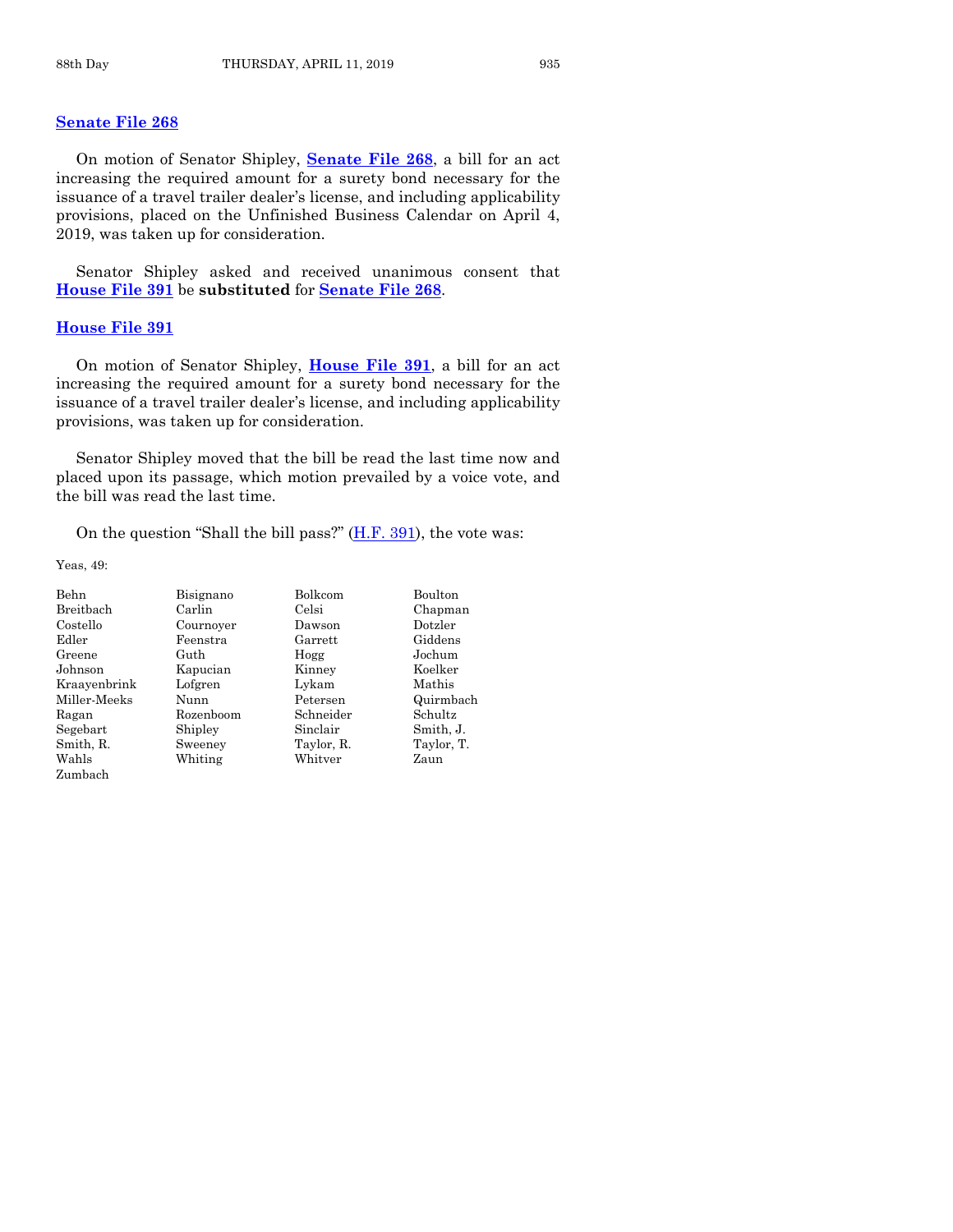Absent, 1:

Brown

The bill, having received a constitutional majority, was declared to have passed the Senate and the title was agreed to.

#### WITHDRAWN

Senator Shipley asked and received unanimous consent that **[Senate File 268](https://www.legis.iowa.gov/legislation/BillBook?ga=88&ba=SF268)** be **withdrawn** from further consideration of the Senate.

#### **[Senate File 565](https://www.legis.iowa.gov/legislation/BillBook?ga=88&ba=SF565)**

On motion of Senator Greene, **[Senate File 565](https://www.legis.iowa.gov/legislation/BillBook?ga=88&ba=SF565)**, a bill for an act relating to prior authorization for medication-assisted treatment under the Medicaid program, placed on the Unfinished Business Calendar on April 4, 2019, was taken up for consideration.

Senator Greene asked and received unanimous consent that **[House File 623](https://www.legis.iowa.gov/legislation/BillBook?ga=88&ba=HF623)** be **substituted** for **[Senate File 565.](https://www.legis.iowa.gov/legislation/BillBook?ga=88&ba=SF565)** 

#### **[House File 623](https://www.legis.iowa.gov/legislation/BillBook?ga=88&ba=HF623)**

On motion of Senator Greene, **[House File 623](https://www.legis.iowa.gov/legislation/BillBook?ga=88&ba=HF623)**, a bill for an act relating to prior authorization for medication-assisted treatment under the Medicaid program, placed on the Unfinished Business Calendar on April 4, 2019, was taken up for consideration.

Senator Greene moved that the bill be read the last time now and placed upon its passage, which motion prevailed by a voice vote, and the bill was read the last time.

On the question "Shall the bill pass?"  $(H.F. 623)$ , the vote was:

Yeas, 49:

Edler Feenstra Garrett

Behn Bisignano Bolkcom Boulton

Breitbach Carlin Celsi Chapman<br>Costello Cournover Dawson Dotzler Cournoyer Dawson Dotzler<br>Feenstra Garrett Giddens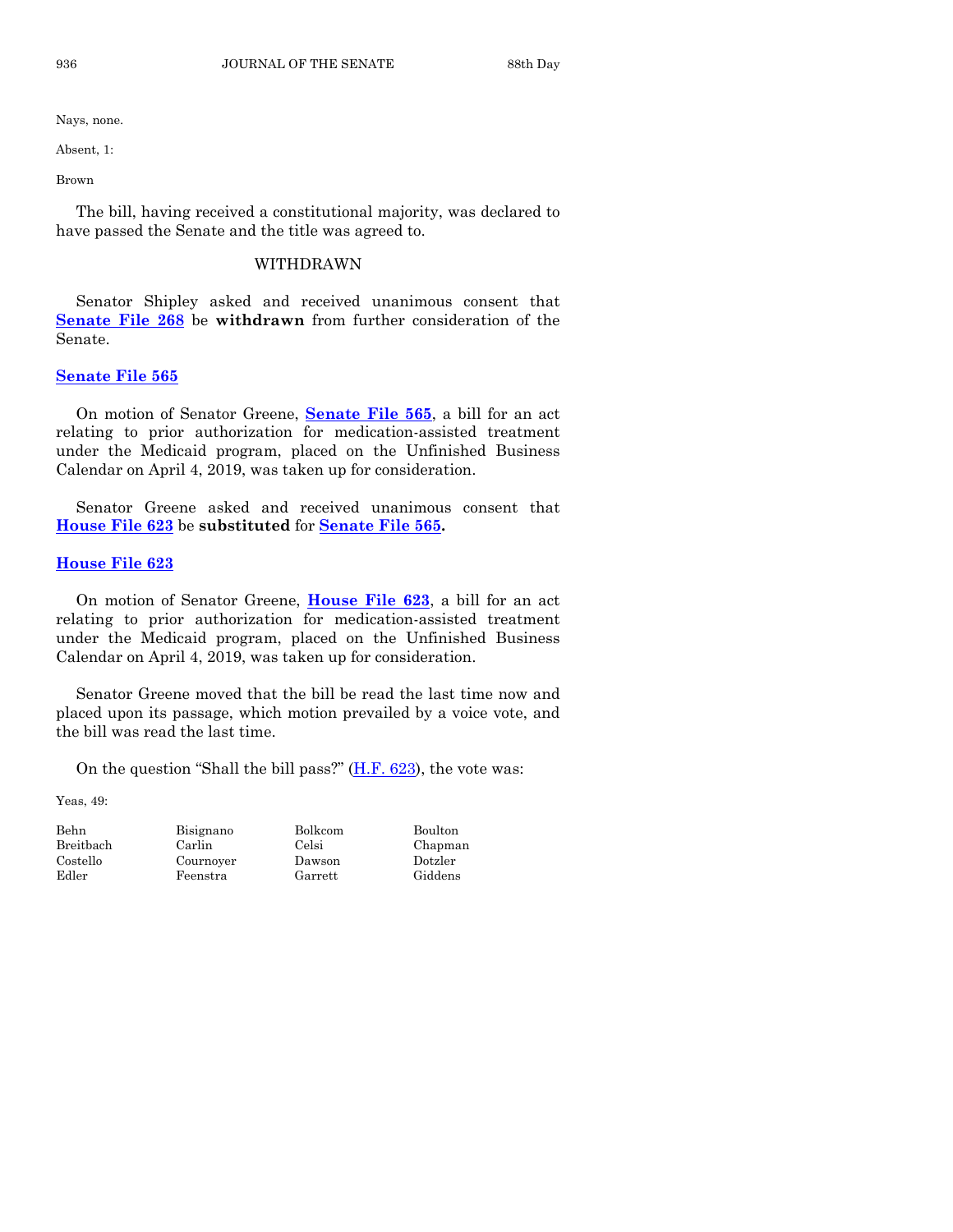| Greene       | Guth      | Hogg       | Jochum     |
|--------------|-----------|------------|------------|
| Johnson      | Kapucian  | Kinney     | Koelker    |
| Kraayenbrink | Lofgren   | Lykam      | Mathis     |
| Miller-Meeks | Nunn      | Petersen   | Quirmbach  |
| Ragan        | Rozenboom | Schneider  | Schultz    |
| Segebart     | Shipley   | Sinclair   | Smith, J.  |
| Smith, R.    | Sweeney   | Taylor, R. | Taylor, T. |
| Wahls        | Whiting   | Whitver    | Zaun       |
| Zumbach      |           |            |            |

Absent, 1:

Brown

The bill, having received a constitutional majority, was declared to have passed the Senate and the title was agreed to.

## WITHDRAWN

Senator Greene asked and received unanimous consent that **[Senate File 565](https://www.legis.iowa.gov/legislation/BillBook?ga=88&ba=SF565)** be **withdrawn** from further consideration of the Senate.

#### CONSIDERATION OF BILL (Regular Calendar)

Senator Whitver asked and received unanimous consent to take up for consideration [House File 392.](https://www.legis.iowa.gov/legislation/BillBook?ga=88&ba=HF392)

#### **[House File 392](https://www.legis.iowa.gov/legislation/BillBook?ga=88&ba=HF392)**

On motion of Senator Chapman, **[House File 392](https://www.legis.iowa.gov/legislation/BillBook?ga=88&ba=HF392)**, a bill for an act relating to competitive bidding requirements applicable to certain governmental officials and employees, with report of committee recommending passage, was taken up for consideration.

Senator Chapman moved that the bill be read the last time now and placed upon its passage, which motion prevailed by a voice vote, and the bill was read the last time.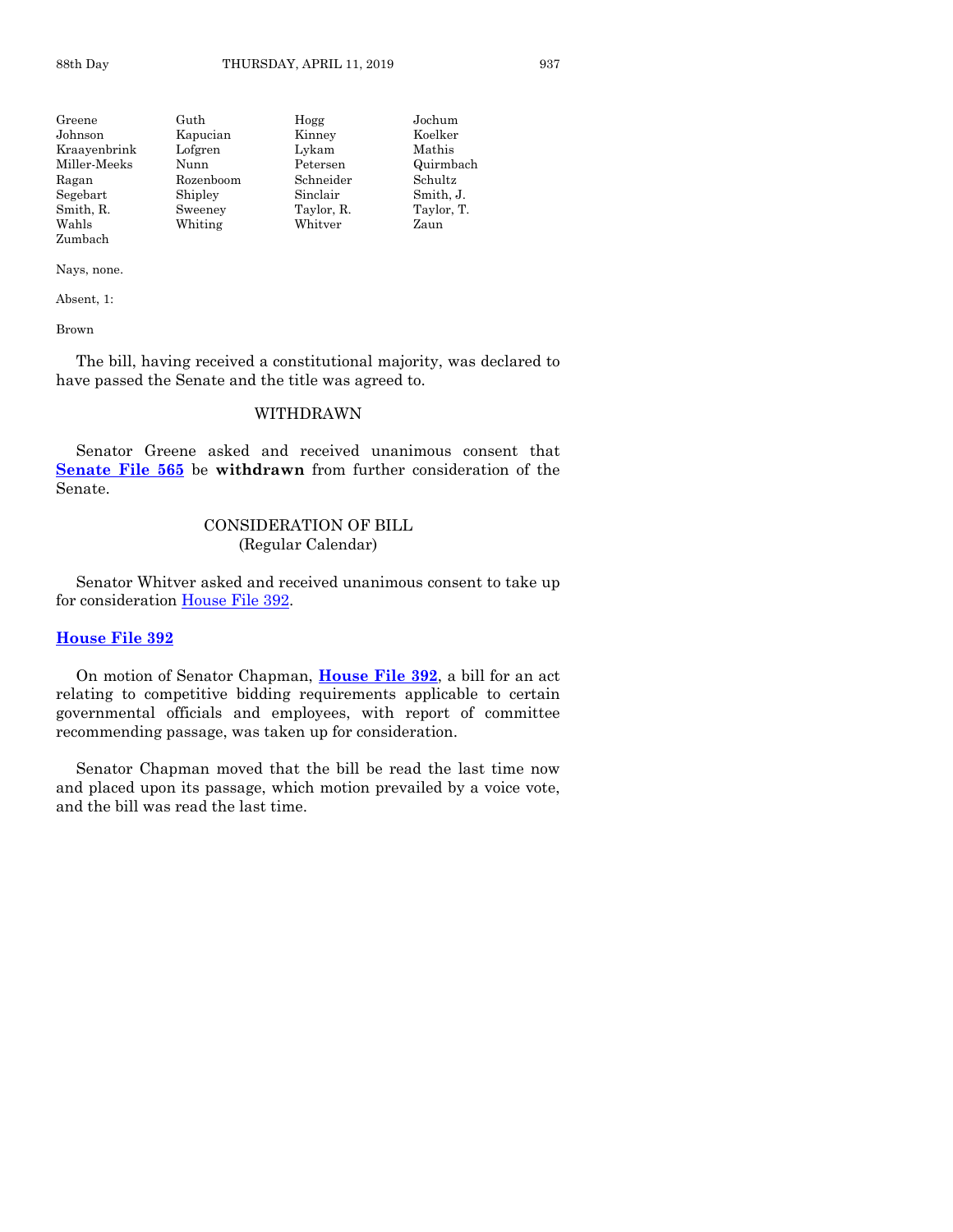## On the question "Shall the bill pass?" [\(H.F. 392\)](https://www.legis.iowa.gov/legislation/BillBook?ga=88&ba=HF392), the vote was:

Yeas, 49:

| Behn         | Bisignano | <b>Bolkcom</b> | Boulton    |
|--------------|-----------|----------------|------------|
| Breitbach    | Carlin    | Celsi          | Chapman    |
| Costello     | Cournover | Dawson         | Dotzler    |
| Edler        | Feenstra  | Garrett        | Giddens    |
| Greene       | Guth      | Hogg           | Jochum     |
| Johnson      | Kapucian  | Kinney         | Koelker    |
| Kraayenbrink | Lofgren   | Lykam          | Mathis     |
| Miller-Meeks | Nunn      | Petersen       | Quirmbach  |
| Ragan        | Rozenboom | Schneider      | Schultz    |
| Segebart     | Shipley   | Sinclair       | Smith, J.  |
| Smith, R.    | Sweeney   | Taylor, R.     | Taylor, T. |
| Wahls        | Whiting   | Whitver        | Zaun       |
| Zumbach      |           |                |            |

Nays, none.

Absent, 1:

#### Brown

The bill, having received a constitutional majority, was declared to have passed the Senate and the title was agreed to.

## IMMEDIATELY MESSAGED

Senator Whitver asked and received unanimous consent that **House Files 391**, **392**, and **623** be **immediately messaged** to the House.

## BILL REFERRED TO UNFINISHED BUSINESS CALENDAR

Senator Whitver asked and received unanimous consent that [House File 594](https://www.legis.iowa.gov/legislation/BillBook?ga=88&ba=HF594) be referred from the Regular Calendar to the Unfinished Business Calendar.

## ADJOURNMENT

On motion of Senator Whitver, the Senate adjourned at 11:34 a.m. until 1:00 p.m., Monday, April 15, 2019.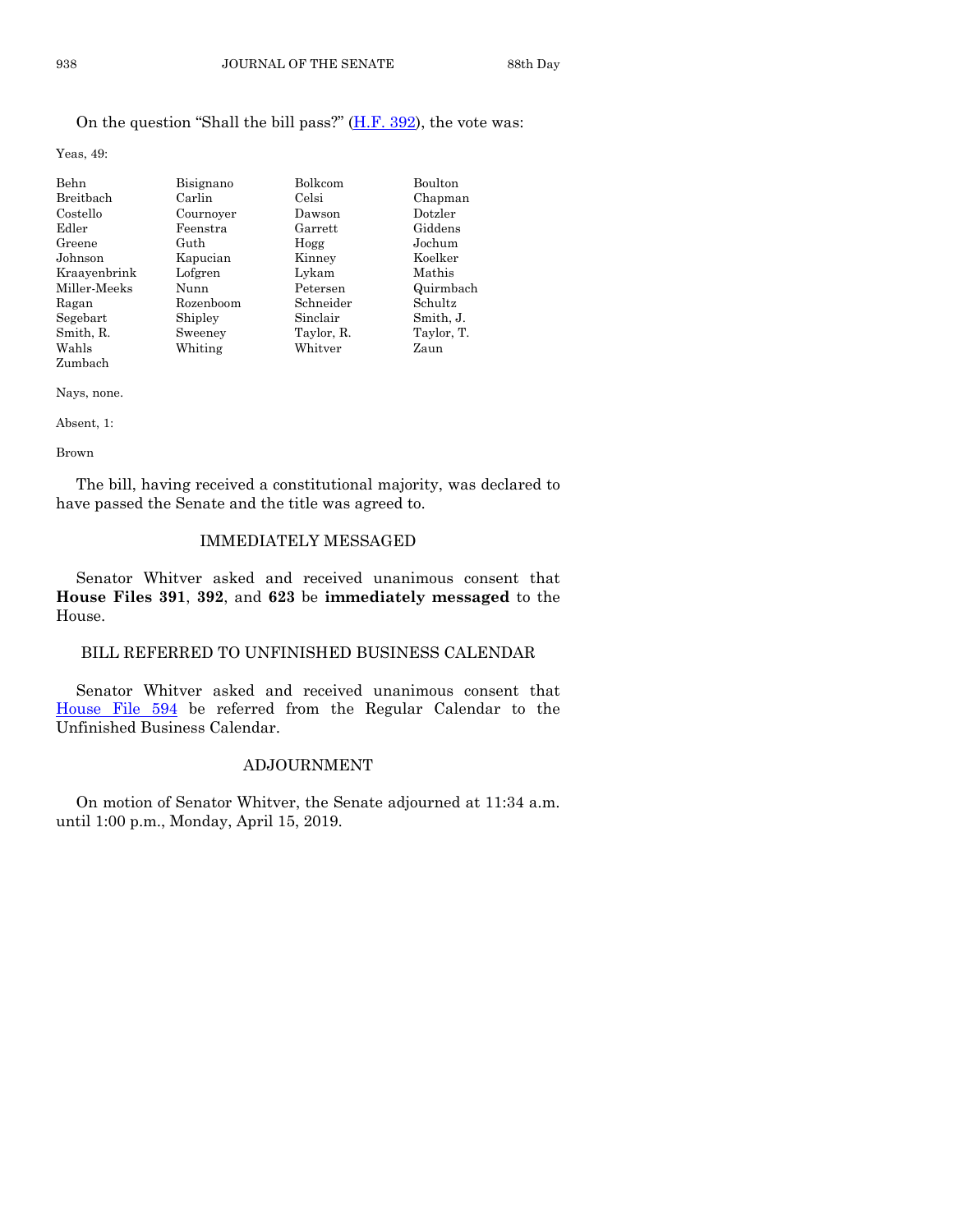#### **APPENDIX**

#### COMMUNICATIONS RECEIVED

The following communications were received in the office of the Secretary of the Senate and placed on file in the Legislative Services Agency:

#### DEPARTMENT OF EDUCATION

Closing the Achievement Gap Report, pursuant to Iowa Code section 256.9. Report received on April 11, 2019.

#### IOWA RACING AND GAMING COMMISSION

2018 Annual Report, pursuant to Iowa Code section 99D.21. Report received on April 9, 2019.

## CERTIFICATE OF RECOGNITION

The Secretary of the Senate issued the following certificate of recognition:

Matt Roelfs of Iowa Steel Masters, Ackley—For receiving the Iowa Farm Bureau's Renew Rural Iowa Entrepreneur Award. Senator Sweeney.

#### REPORT OF COMMITTEE MEETING

#### **WAYS AND MEANS**

**Convened:** Thursday, April 11, 2019, 11:35 a.m.

**Members Present:** Feenstra, Chair; Dawson, Vice Chair; Jochum, Ranking Member; Behn, Bolkcom, Carlin, Chapman, Dotzler, Edler, Giddens, Nunn, Quirmbach, Schultz, R. Smith, Sweeney, and Wahls.

**Members Absent:** Brown (excused).

Committee Business: [SSB 1184](https://www.legis.iowa.gov/legislation/BillBook?ga=88&ba=SSB1184) passed unanimously, as amended. [SF 281](https://www.legis.iowa.gov/legislation/BillBook?ga=88&ba=SF281) passed unanimously. [SF 595](https://www.legis.iowa.gov/legislation/BillBook?ga=88&ba=SF595) passed unanimously. [SF 515](https://www.legis.iowa.gov/legislation/BillBook?ga=88&ba=SF515) passed unanimously, as amended. [SF 474](https://www.legis.iowa.gov/legislation/BillBook?ga=88&ba=SF474) passed unanimously. [SF 413](https://www.legis.iowa.gov/legislation/BillBook?ga=88&ba=SF413) passed unanimously, as amended.

**Adjourned:** 12:35 p.m.